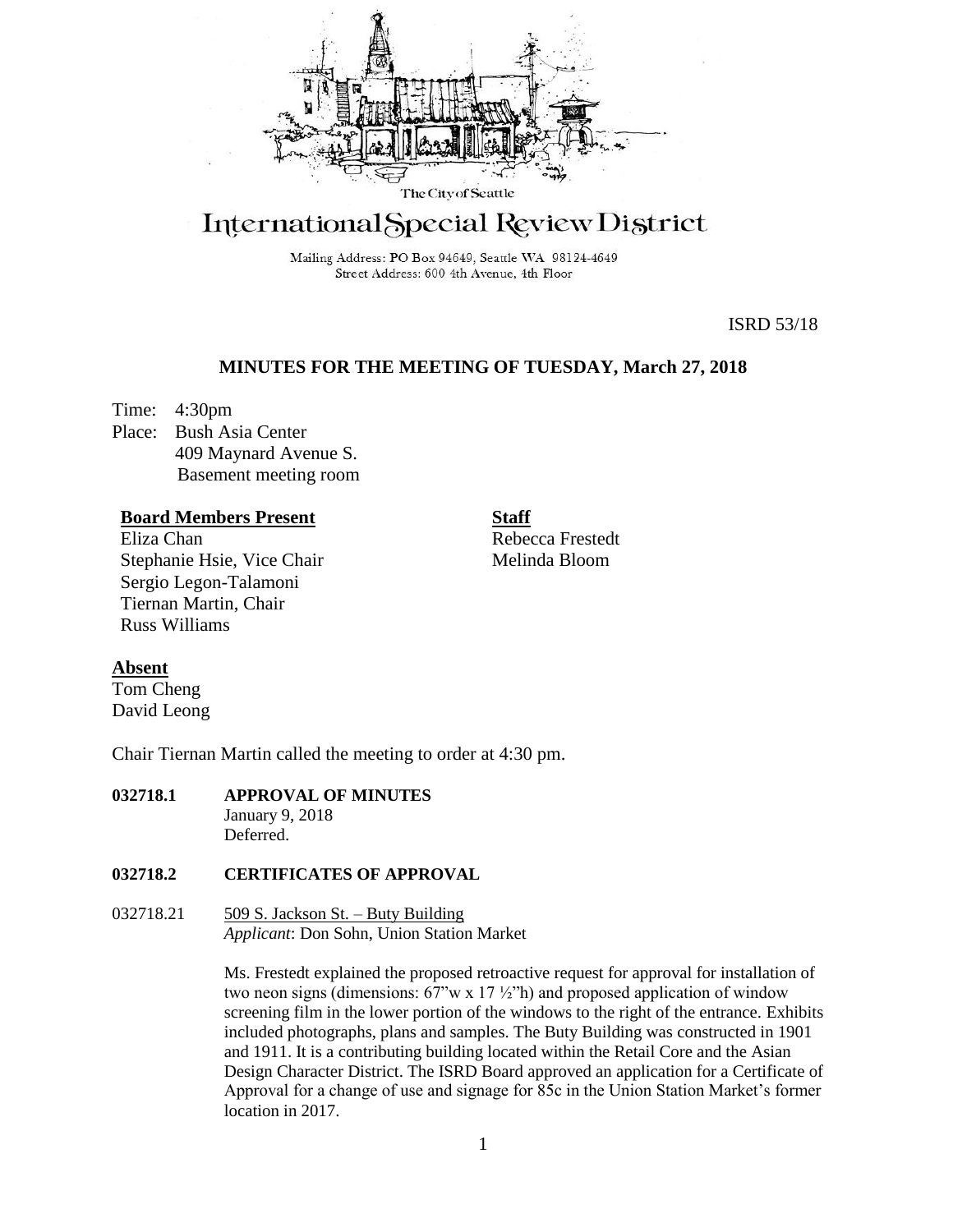Applicant Comment:

Don Sohn, business owner, explained that window film would be affixed to lower portion of windows – about 12" up from sill.

Ms. Frestedt noted that the Lotto sign is non-compliant, and she has suggested it be moved to an inside wall or alternate location. She said it is not part of this application.

*Mr. Legon-Talamoni arrived at 4:37 pm.*

Mr. Martin noted two neon signs will be installed: "Union Market"

There was discussion about the proposed height of the window film and allowing up to 24" h application of the film, from the 12" originally proposed.

Public Comment:

Shanti Breznau, SCIDPDA, commented that there has been a big improvement, greater transparency and less negative activity since the security grills have been pulled back and materials removed from the doorway.

Board Discussion:

Mr. Martin explained that the store has moved to a different part of the building, necessitating proposed changes.

Ms. Frestedt said that the application is retroactive; signage has been installed.

Mr. Martin said what is proposed meets SMC 23.66.336 B 4.

Board members agreed and noted that window film up to 24" was acceptable.

Action: I move that the International Special Review District Board recommend approval of a Certificate of Approval for signage and window film, as proposed with film on windows up to 24" from the sill.

The Board directs staff to prepare a written recommendation of approval, based on consideration of the application submittal and Board discussion at the March 27, 2018 public meeting, and forward this written recommendation to the Department of Neighborhoods Director.

The proposed signage meets the following sections of the **International Special Review District Ordinance and** a**pplicable Design Guidelines:**

**Design Guidelines for Signs** 

**SMC 23.66.336 – Exterior Building Finishes**

- **A. General Requirements**
- **B. Asian Design Character District**
	- **4. Transparency Requirement**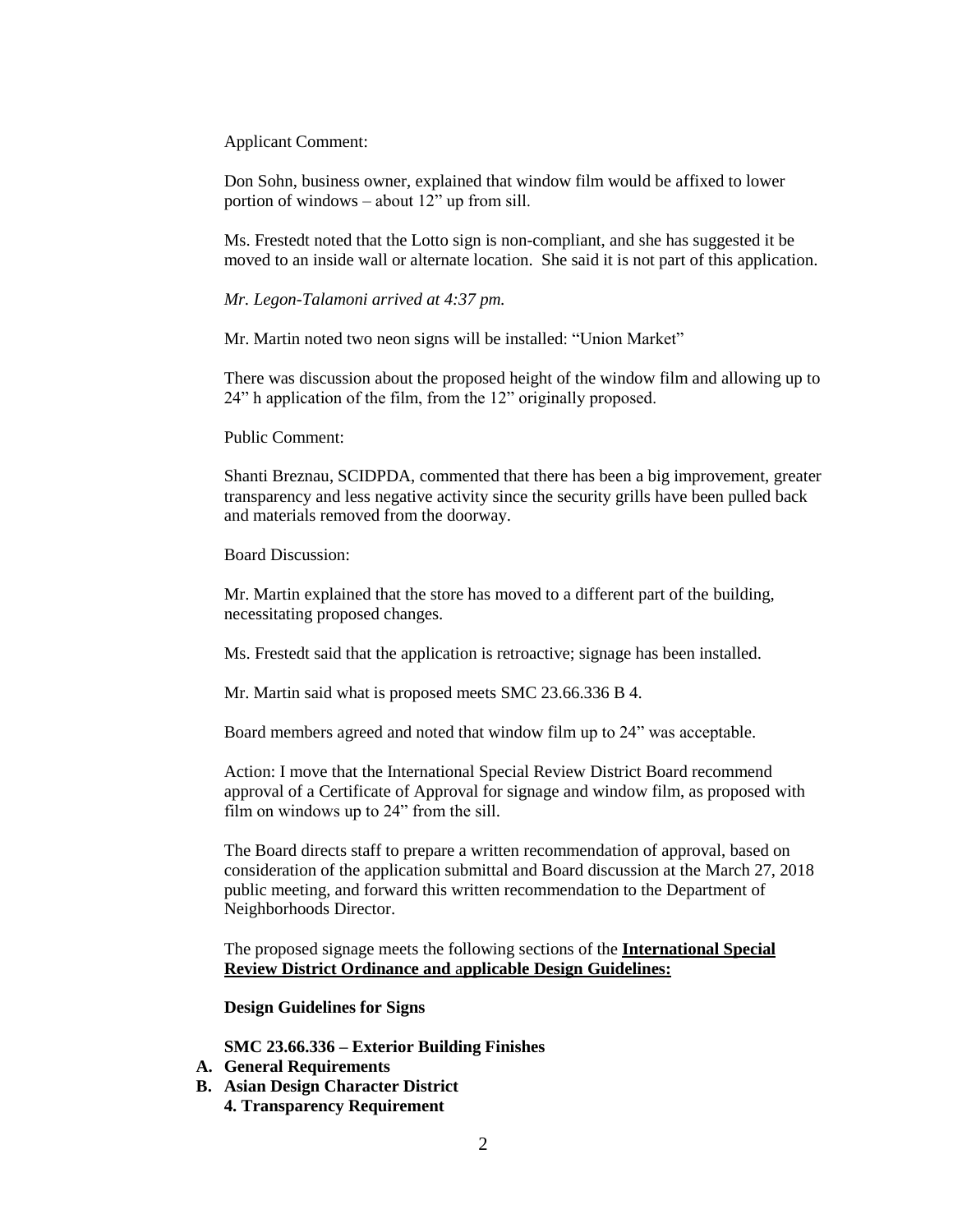#### **SMC 23.66.338 - Signs**

#### **Secretary of the Interior Standards**

**#9.** New additions, exterior alterations, or related new construction shall not destroy historic materials that characterize the property. The new work shall be differentiated from the old and shall be compatible with the massing, size, scale, and architectural features to protect the historic integrity of the property and its environment.

**#10.** New additions and adjacent or related new construction shall be undertaken in such a manner that if removed in the future, the essential form and integrity of the historic property and its environment would be unimpaired.

MM/SC/SH/EC 5:0:0 Motion carried.

Ms. Frestedt thanked Mr. Sohn for his work and said it looks much better.

032718.22 669 S. King St. – Louisa Hotel *Applicant:* Bob Hale, Rolluda Architects

> Ms. Frestedt explained the application for proposed exterior alterations and revision to the storefront level design. Work consists of the following:

- Demolition of the canopy for Sea Garden restaurant at 509  $7<sup>th</sup>$  Ave. S.
- Restoration of the historic transom windows at 507 and 511  $7<sup>th</sup>$  Ave. S.
- Revision of the door configuration at the SE corner on  $7<sup>th</sup>$  Ave. S. to include installation of a glass panel to reveal historic murals.
- Rebuild existing stair and door replacement at the basement on the south facade. Addition of railings.
- Installation of new louvers within the storefront transoms, per elevation drawings.

Exhibits included photographs, plans, construction documents and specifications. The Louisa Hotel was constructed in 1909. It is a contributing building located within the Asian Design Character District. The building was substantially damaged by a fire that occurred in Dec. 2013. A Certificate of Approval was granted in December 2015 for restoration of the exterior and reconstruction of the interior, to repair and rebuild portions of the building following the fire.

#### Applicant Comment:

Bob Hale explained that they received historic tax credits and as a condition, the National Parks Service requested removal of the non-original canopy form the Sea Garden storefront. He said removal will expose the original transom windows; the condition is unknown, and they won't know more until the canopy is removed. He proposed installation of louvers in original operable sash in transom on ends; louvers will fill entire opening. He explained they can't bring ventilation through the building as there is no room to get ductwork up to the roof. He said the louver gives more flexibility for leasing the space. He proposed installation of a glass panel at southeast stair entry to reveal historic murals. He said that they will eventually add lighting and interpretive signage about the jazz scene in the 1930s. He said they are fundraising to repair the mural. He said that a new exit from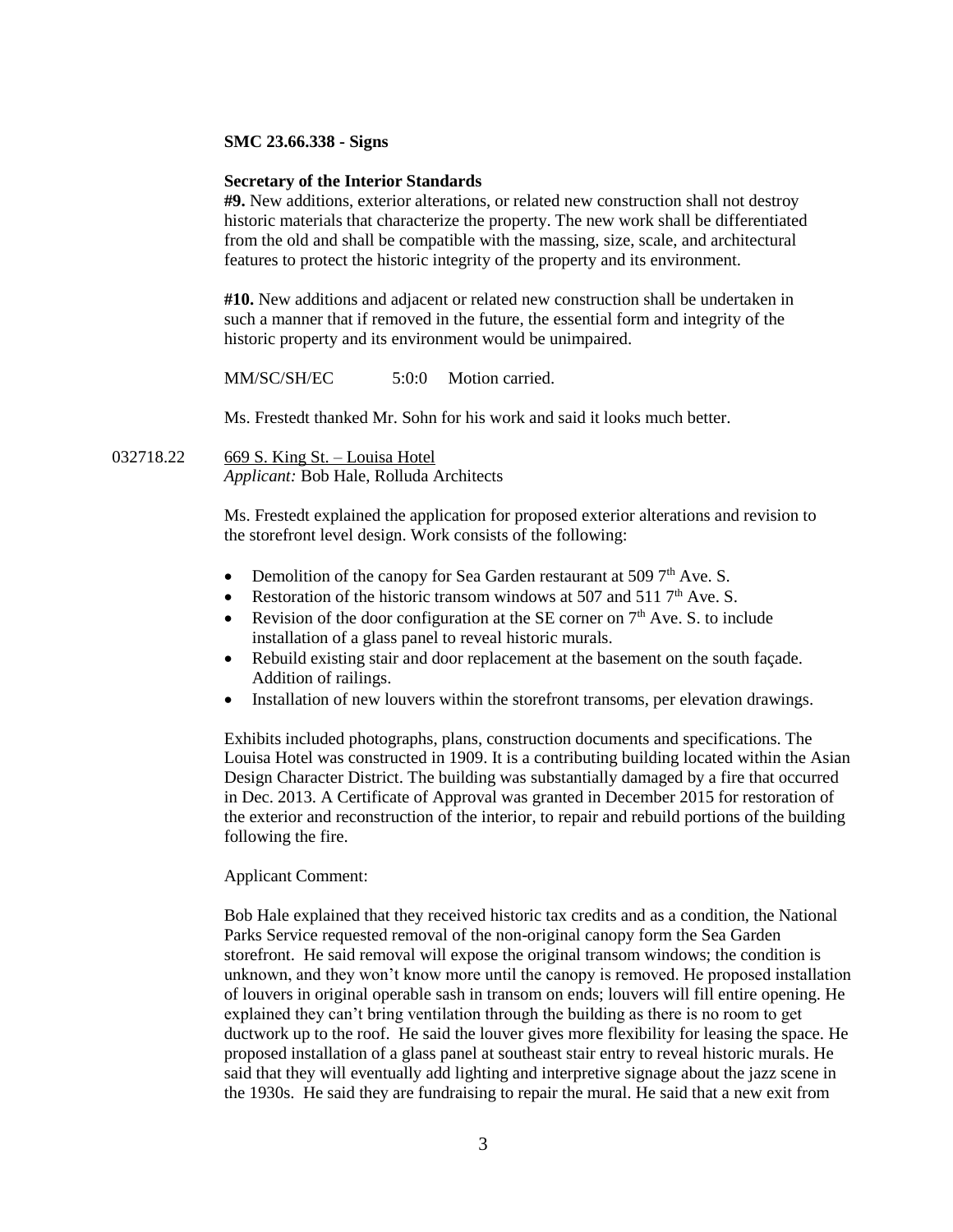garage will be on south façade. He said they will add a garbage room in the basement and will reuse the existing stair. He said an ADA door operator for the main apartment entrance will be mounted to post.

Ms. Hsie asked about relocation of garage entry.

Mr. Hale said the original entrance to the basement is off the alley; it had a recessed vestibule. He noted the stairwell on the southeast elevation won't be operable, just viewable.

Ms. Hsie appreciated the grills at the end and not the entire section.

Mr. Hale said they will paint grills to match storefront. Responding to clarifying questions he said that the stairs will be a second exit for the garage. He said the glass panel will be clear safety glass. He said they have no plans for a gate over the glass.

Mr. Williams noted that removal of the canopy will expose two transoms; he asked about the center transom.

Mr. Hale said that it is not there anymore, and they will just restore the two that exist.

Public Comment:

Kristen Ryan, Barrientos Ryan, said removing canopy and exposing transoms will provide consistency across the façade and will allow activation of the façade.

Mr. Hale said that they are exposing the transoms to get closer to original condition.

Tanya Woo, one of the property owners, said the stairway is not the sole egress; she clarified the garage exit and door location. She said they wanted to save the murals.

Board Deliberation:

Board members agreed that the proposed changes were straightforward and acceptable.

Mr. Martin said that the changes help activation and invite tenants.

Ms. Hsie said they have done a good job and she appreciates putting grills on the ends.

Action: I move that the International Special Review District Board recommend approval of a Certificate of Approval for exterior alterations and design, as proposed.

The Board directs staff to prepare a written recommendation of approval based on considering the application submittal and Board discussion at the March 27, 2018 public meeting and forward this written recommendation to the Department of Neighborhoods Director.

The proposed exterior alterations and design meet the following sections of the **International Special Review District Ordinance and** a**pplicable Design Guidelines:**

**SMC 23.66.336- Exterior building finishes**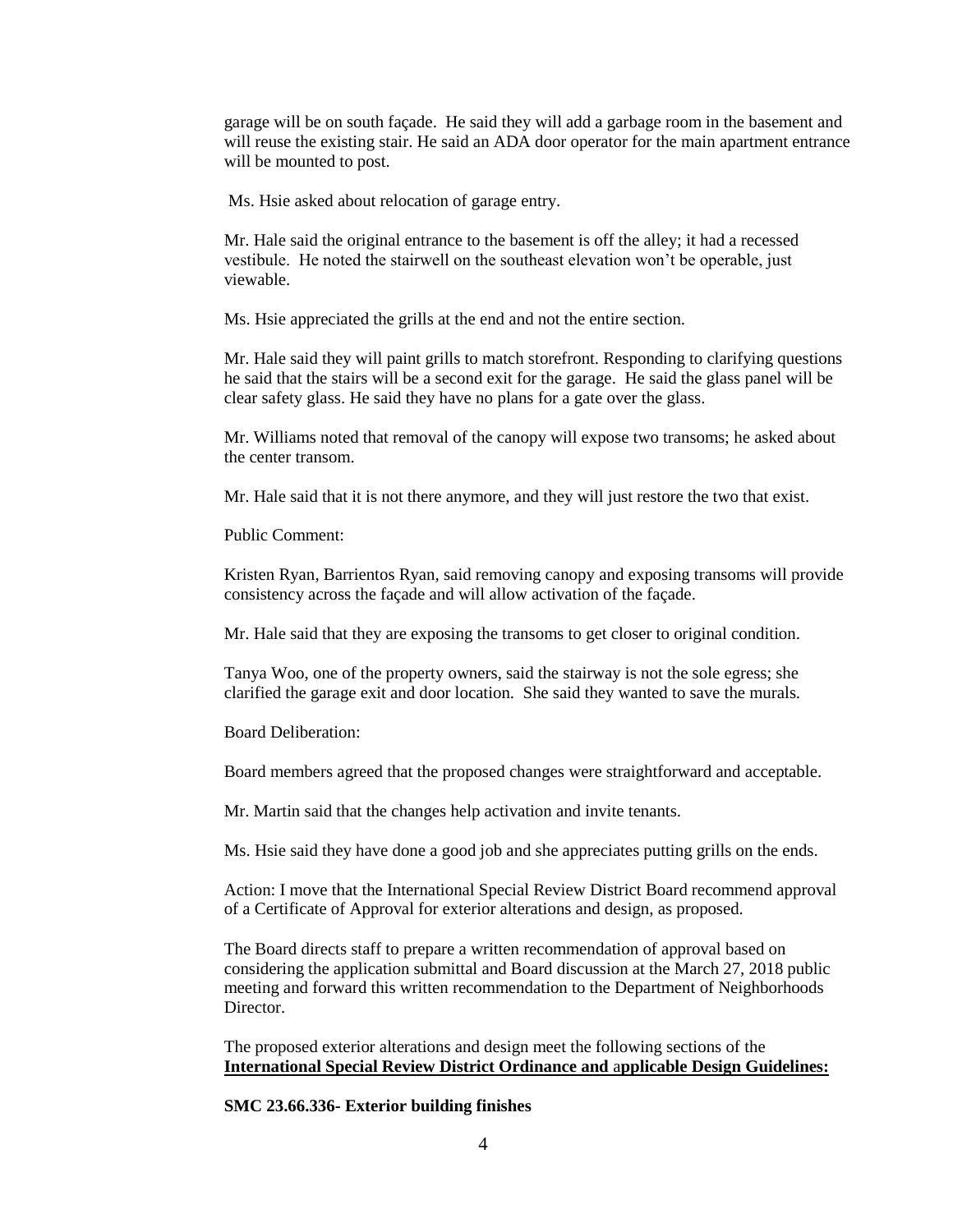- **A. General Requirements**
- **B. Asian Design Character District**

#### **ISRD Design Guidelines II. Storefront and Building Design Guidelines**

- A. Any exterior façade alteration shall respect the original architectural integrity of the storefront.
- B. Original storefront fenestration shall be preserved (i.e. bay windows, transom areas and door design).

#### **Secretary of the Interior's Standards:**

**#2.** The historic character of a property shall be retained and preserved. The removal of historic materials or alteration of features and spaces that characterize a property shall be avoided.

**#9.** New additions, exterior alterations, or related new construction shall not destroy historic materials that characterize the property. The new work shall be differentiated from the old and shall be compatible with the massing, size, scale, and architectural features to protect the historic integrity of the property and its environment.

**#10.** New additions and adjacent or related new construction shall be undertaken in such a manner that if removed in the future, the essential form and integrity of the historic property and its environment would be unimpaired.

MM/SC/SLT/SH 5:0:0 Motion carried.

Ms. Frestedt thanked the Woo family for their commitment to the building and said it is thrilling to see work underway. She said it is a benefit to the neighborhood.

#### **032718.3 BOARD BUSINESS**

Ms. Frestedt passed out Financial Impact Statement forms to board members and noted that completion of the forms is required each year by Ethics and Elections.

She explained the upcoming work session and tour on Thursday, March 29. She explained the process and said it will include focus and stakeholder groups; interpreters will be provided. She said there will be a gathering of work group members, core and community stabilization group on April 29. She noted proposed adoption of final is July 2018.

She reported that Ms. Hsie has been re-appointed by the Mayor and we are awaiting confirmation.

Ms. Frestedt said that this is a period of intense development in the City and she has been thinking about how that impacts the neighborhood now and in the future. She noted a recent article circulated by the Wing Luke Museum about gentrification in Chinatowns across the country. She commented on the Board being created in 1973 to protect the character of the neighborhood and support the goals of the community. She said that the board can't dictate or influence which business come in but could shape how they fit in aesthetically.